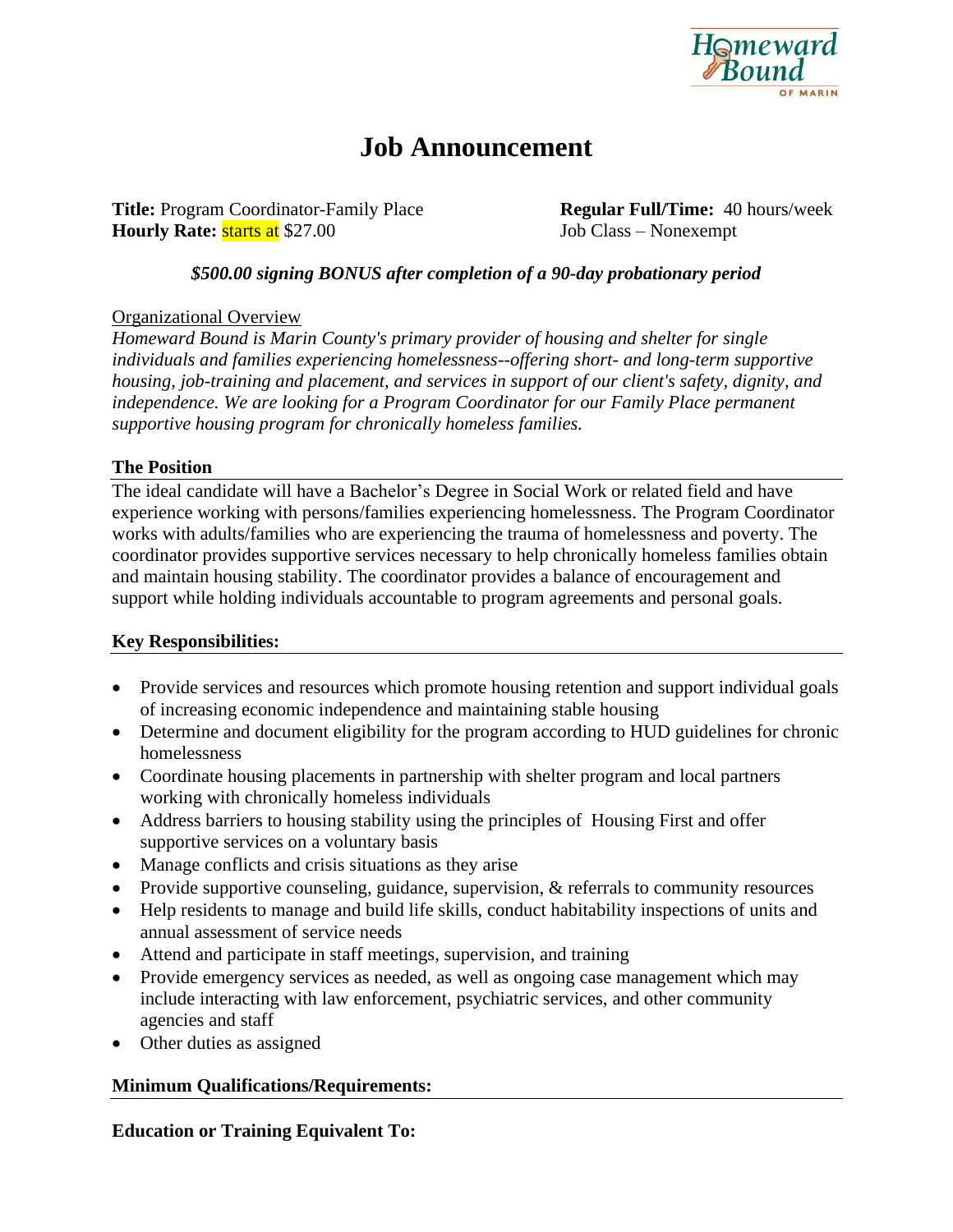• Desired Bachelor's Degree in social work, social welfare, psychology or related field or 5 years similar work experience

# **Minimum Years of Additional Related Experience:**

- 2-3 years' experience working with under-resourced, low-income populations; experience working with individuals experiencing homelessness, desired
- Experience in residential programs and/or housing programs, Housing First model
- Knowledge of life skills and money management

Knowledge of tenancy rights and responsibilities under fair housing laws

- Knowledge of Department of Housing and Urban Development (HUD) Continuum of Care grant requirements a plus
- Knowledge of substance abuse and mental health issues

# **Physical Requirements:**

- Ability to sit, and use a computer mouse, keyboard, and monitor, for moderate periods of time  $(1 – 3$  hours per day)
- Ability to stoop, crouch, kneel, and/or crawl on occasion
- Ability to lift and/or move objects weighing up to 40 pounds
- Ability to visit various housing site locations

# **Special Qualifications & Qualities (skills, abilities, licenses):**

- Enthusiasm for working with individuals experiencing homelessness
- Ability to empower and motivate people to make positive changes
- Understanding of harm reduction and trauma informed services
- Ability to work cooperatively with and contribute to a diverse workplace through ideas or experience
- Experience with Windows and Microsoft Office Suite software
- Self-starter who takes appropriate initiative, has excellent time management and organizational skills, the ability to prioritize and organize, is creative and has a sense of humor
- Dynamic, resourceful, flexible, kind, compassionate, understanding
- High level of awareness and comfort working in a culturally and ethnically diverse work environment

**Benefits:** Medical, Dental, Life, generous vacation and sick leave, EAP, Life. 403B retirement plan.

# **EQUAL OPPORTUNITY**

Homeward Bound is an equal opportunity employer. We stand for justice and equity. We celebrate diversity and we are committed to creating an inclusive environment for all employees. We prohibit discrimination and harassment of any kind based on race, color, sex, religion, sexual orientation, national origin, disability, genetic information, pregnancy, or any other protected characteristic as outlined by federal, state, or local laws. This policy applies to all employment practices within our organization, including hiring, recruiting, promotion, termination, layoff, leave of absence, compensation, benefits, and training.